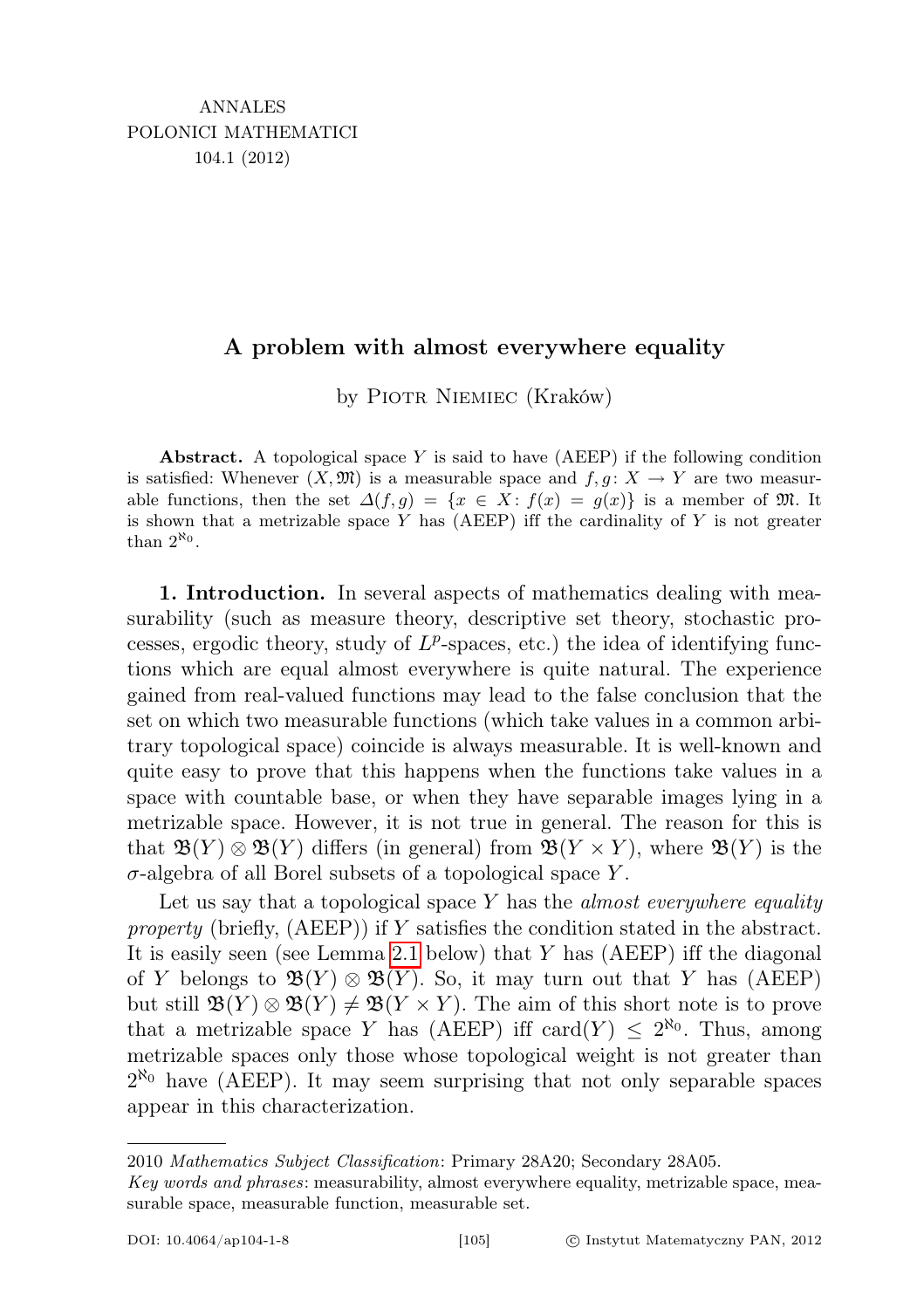Nonseparable metric spaces are widely investigated in functional analysis and operator theory. In fact, the Banach algebra of all bounded linear operators acting on a separable Banach space is usually nonseparable. Also infinite-dimensional von Neumann algebras are nonseparable. Another example of a nonseparable Banach space is the space  $\ell_{\infty}$  of all bounded sequences, widely explored in the geometry of Banach spaces. So, our result may find applications in investigations of those spaces.

Notation and terminology. For every topological space  $Y$ ,  $\mathfrak{B}(Y)$ stands for the  $\sigma$ -algebra of all Borel subsets of Y. That is,  $\mathfrak{B}(Y)$  is the smallest  $\sigma$ -algebra containing all open sets. Whenever  $(\Omega, \mathfrak{M})$  and  $(\Lambda, \mathfrak{N})$ are two measurable spaces, a function  $f : (\Omega, \mathfrak{M}) \to (\Lambda, \mathfrak{N})$  is said to be *measurable* if  $f^{-1}(B) \in \mathfrak{M}$  for each  $B \in \mathfrak{N}$ . Furthermore,  $\mathfrak{M} \otimes \mathfrak{N}$  denotes the product  $\sigma$ -algebra of M and N, i.e.  $\mathfrak{M} \otimes \mathfrak{N}$  is the smallest  $\sigma$ algebra on  $\Omega \times \Lambda$  which contains all sets of the form  $A \times B$  with  $A \in \mathfrak{M}$ and  $B \in \mathfrak{N}$ . If  $g: (\Omega, \mathfrak{M}) \to Y$  where Y is a topological space, then g is measurable if  $g^{-1}(U) \in \mathfrak{M}$  for any open set  $U \subset Y$  or, equivalently, if  $q: (\Omega, \mathfrak{M}) \to (Y, \mathfrak{B}(Y))$  is measurable. For two functions  $u, v \colon D \to E$ ,  $\Delta(u, v)$  stands for the set  $\{x \in D : u(x) = v(x)\}\)$ . Additionally, for every set E,  $\Delta_E$  denotes the diagonal of E, i.e.  $\Delta_E = \{(x, x): x \in E\}$ . Finally,  $card(E)$  is the cardinality of E.

## 2. The result. We begin with a simple

<span id="page-1-0"></span>LEMMA 2.1. For a topological space Y the following conditions are equivalent:

 $(i)$  *Y* has  $(AEEP)$ ,

(ii)  $\Delta_Y \in \mathfrak{B}(Y) \otimes \mathfrak{B}(Y)$ .

*Proof.* If  $f, g: (\Omega, \mathfrak{M}) \to Y$  are two measurable functions, then

<span id="page-1-1"></span>
$$
h\colon (\Omega, \mathfrak{M}) \ni \omega \mapsto (f(\omega), g(\omega)) \in (Y \times Y, \mathfrak{B}(Y) \otimes \mathfrak{B}(Y))
$$

is measurable as well and thus  $\Delta(f,g) = h^{-1}(\Delta_Y)$  is a member of  $\mathfrak{M}$ . This shows that (i) follows from (ii). To see the converse, notice that the natural projections  $p_j: (Y \times Y, \mathfrak{B}(Y) \otimes \mathfrak{B}(Y)) \ni (y_1, y_2) \mapsto y_j \in Y \ (j = 1, 2)$  are measurable and that  $\Delta(p_1, p_2) = \Delta_Y$ , which finishes the proof. ■

<span id="page-1-2"></span>LEMMA 2.2. For an arbitrary topological space  $Y$ , every member  $F$  of  $\mathfrak{B}(Y) \otimes \mathfrak{B}(Y)$  may be written in the form

(2.1) 
$$
F = \bigcup_{t \in [0,1]} (A_t \times B_t)
$$

where  $A_t, B_t \in \mathfrak{B}(Y)$   $(t \in [0,1])$ .

*Proof.* Let A be the family of all subsets of  $Y \times Y$  which are finite unions of sets of the form  $A \times B$  with  $A, B \in \mathfrak{B}(Y)$ . It is easily seen that A is an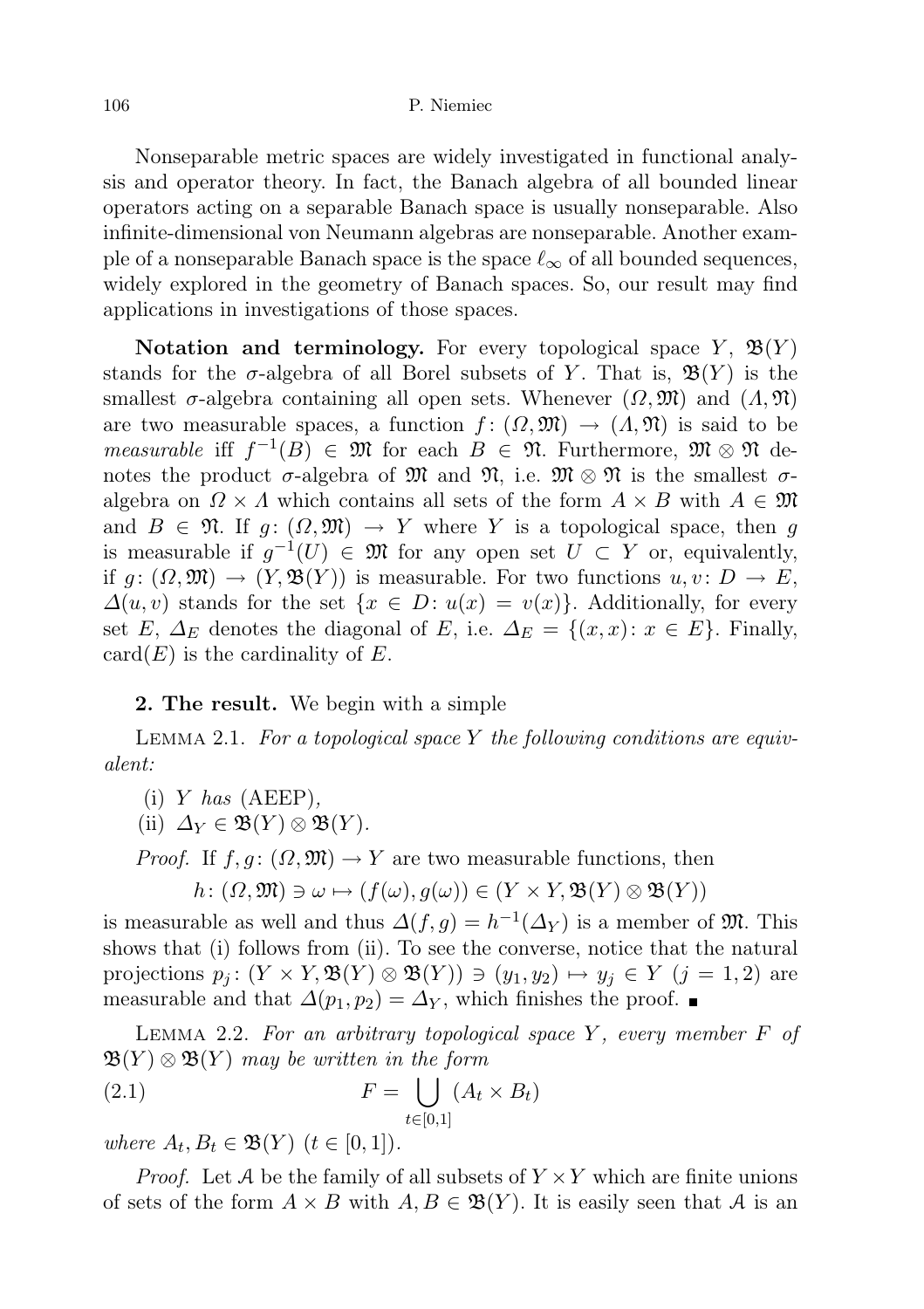algebra of subsets of  $Y \times Y$ . Hence, by the monotone class theorem (see e.g. Theorem 1.3 of [\[3\]](#page-3-0)),  $\mathfrak{B}(Y) \otimes \mathfrak{B}(Y)$  is the smallest family  $\mathfrak{F}$  such that  $\mathcal{A} \subset \mathfrak{F}$ and

<span id="page-2-0"></span>(2.2) 
$$
F_1, F_2, \ldots \in \mathcal{F} \implies \bigcap_{n=1}^{\infty} F_n, \bigcup_{n=1}^{\infty} F_n \in \mathcal{F}.
$$

Now let  $\mathcal F$  consist of all sets F which may be written in the form  $(2.1)$  (with  $A_t, B_t \in \mathfrak{B}(Y)$ . Since  $\emptyset \in \mathfrak{F}$ , we have  $\mathcal{A} \subset \mathfrak{F}$ . So, it remains to check that  $\mathcal F$  satisfies [\(2.2\)](#page-2-0). Let  $F_j = \bigcup_{t \in [0,1]} A_t^{(j)} \times B_t^{(j)}$  $t_i^{(j)}$  for  $j \in \mathbb{N}$ . It is clear that  $\bigcup_{j\in\mathbb{N}} F_j \in \mathcal{F}$ . Finally, put  $\Lambda = [0,1]^{\mathbb{N}}$  and observe that

$$
\bigcap_{j\in\mathbb{N}} F_j = \bigcup_{\xi\in\Lambda} \Biggl[ \Biggl( \bigcap_{j\in\mathbb{N}} A_{\xi(j)}^{(j)} \Biggr) \times \Biggl( \bigcap_{j\in\mathbb{N}} B_{\xi(j)}^{(j)} \Biggr) \Biggr],
$$

which finishes the proof since there is a bijection between  $\Lambda$  and  $[0, 1]$ .

<span id="page-2-1"></span>As an immediate consequence of Lemmas [2.1](#page-1-0) and [2.2,](#page-1-2) we obtain

COROLLARY 2.3. If a topological space Y has  $(AEEP)$ , then  $card(Y) \leq 2^{\aleph_0}.$ 

Now we want to prove the converse of Corollary [2.3](#page-2-1) for metrizable Y . Recall that the *topological cone*  $C(Y)$  over a topological space Y is the set  $(Y \times (0,1]) \cup \{\omega_Y\}$  equipped with the topology such that  $\{\omega_Y\}$  is closed in  $C(Y)$ , the topology of  $Y \times (0,1]$  inherited from  $C(Y)$  coincides with the product one, and the sets  $(Y \times (0,t)) \cup \{\omega_Y\}$  with  $t \in (0,1)$  form a basis of open neighbourhoods of  $\omega_Y$  in  $C(Y)$ . The next result is elementary and we omit its proof.

<span id="page-2-3"></span>LEMMA 2.4. If  $u: X \to Y$  is a continuous function between topological spaces X and Y, then the function  $\widehat{u}: C(X) \to C(Y)$  given by  $\widehat{u}((x, t)) =$  $(u(x), t)$  and  $\widehat{u}(\omega_X) = \omega_Y$  is continuous as well.

An important example of a topological cone is the so-called hedgehog space ([\[1,](#page-3-1) Example 4.1.5]). The hedgehog  $J(\mathfrak{m})$  of spininess  $\mathfrak{m} \geq \aleph_0$  is the topological cone over a discrete space of cardinality m. Its importance is justified by the following result of Kowalsky [\[2\]](#page-3-2) (see also [\[1,](#page-3-1) Theorem 4.4.9]; it is known that  $[J(m)]^{k_0}$  with infinite m is homeomorphic to the Hilbert space of Hilbert space dimension m; see [\[4,](#page-3-3) [5\]](#page-3-4) or Remark in Exercise 4.4.K of  $|1|$ ).

<span id="page-2-2"></span>THEOREM 2.5. Every metrizable space of topological weight not greater than  $\mathfrak{m}$  (where  $\mathfrak{m} \geq \aleph_0$ ) is homeomorphic to a subset of  $[J(\mathfrak{m})]^{\aleph_0}$ .

<span id="page-2-4"></span>As a consequence of Theorem [2.5,](#page-2-2) we obtain the following result, which may be interesting in itself.